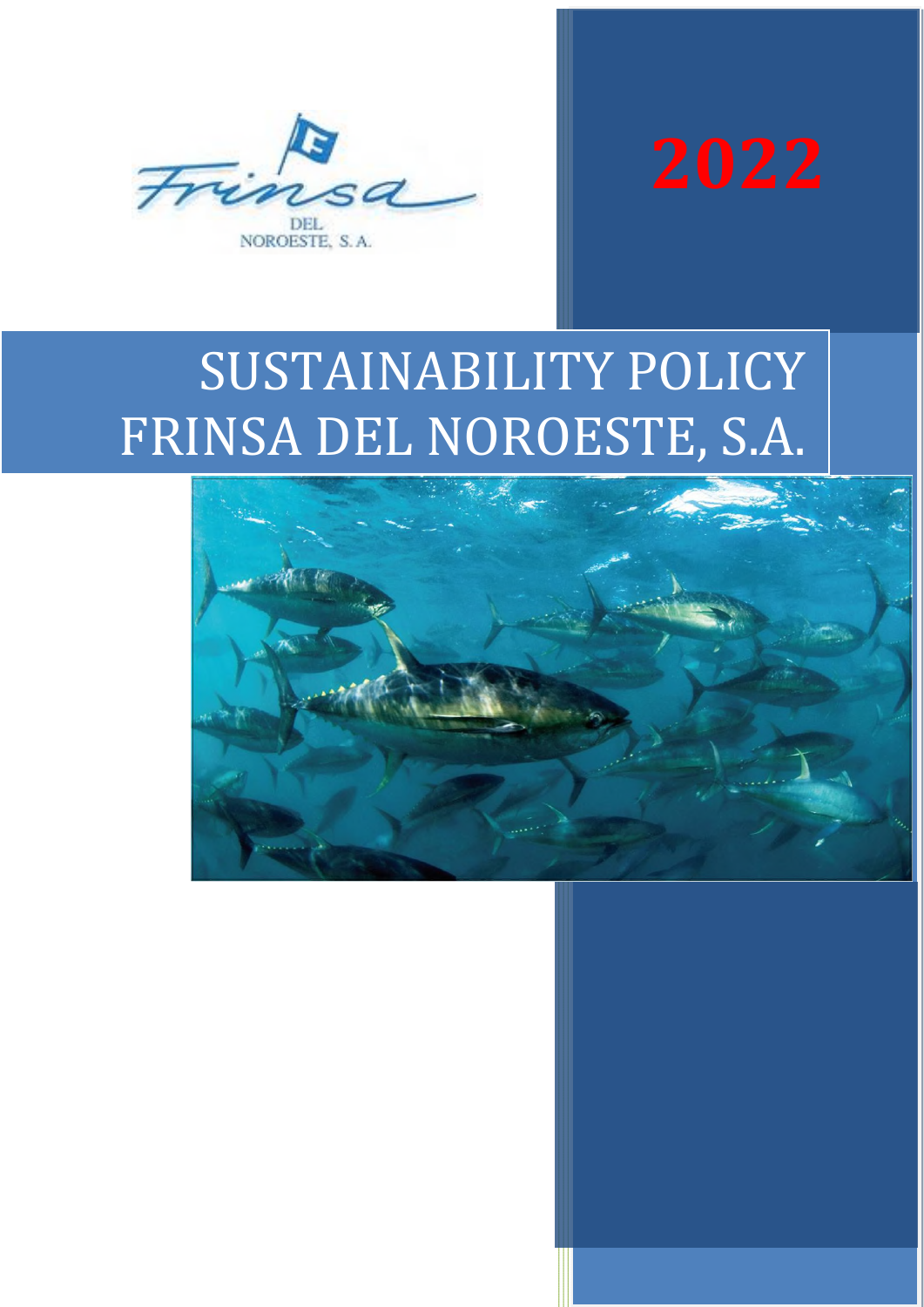**©** FRINSA DEL NOROESTE S.A.

MMXXII (*Rev. Feb. 2022*)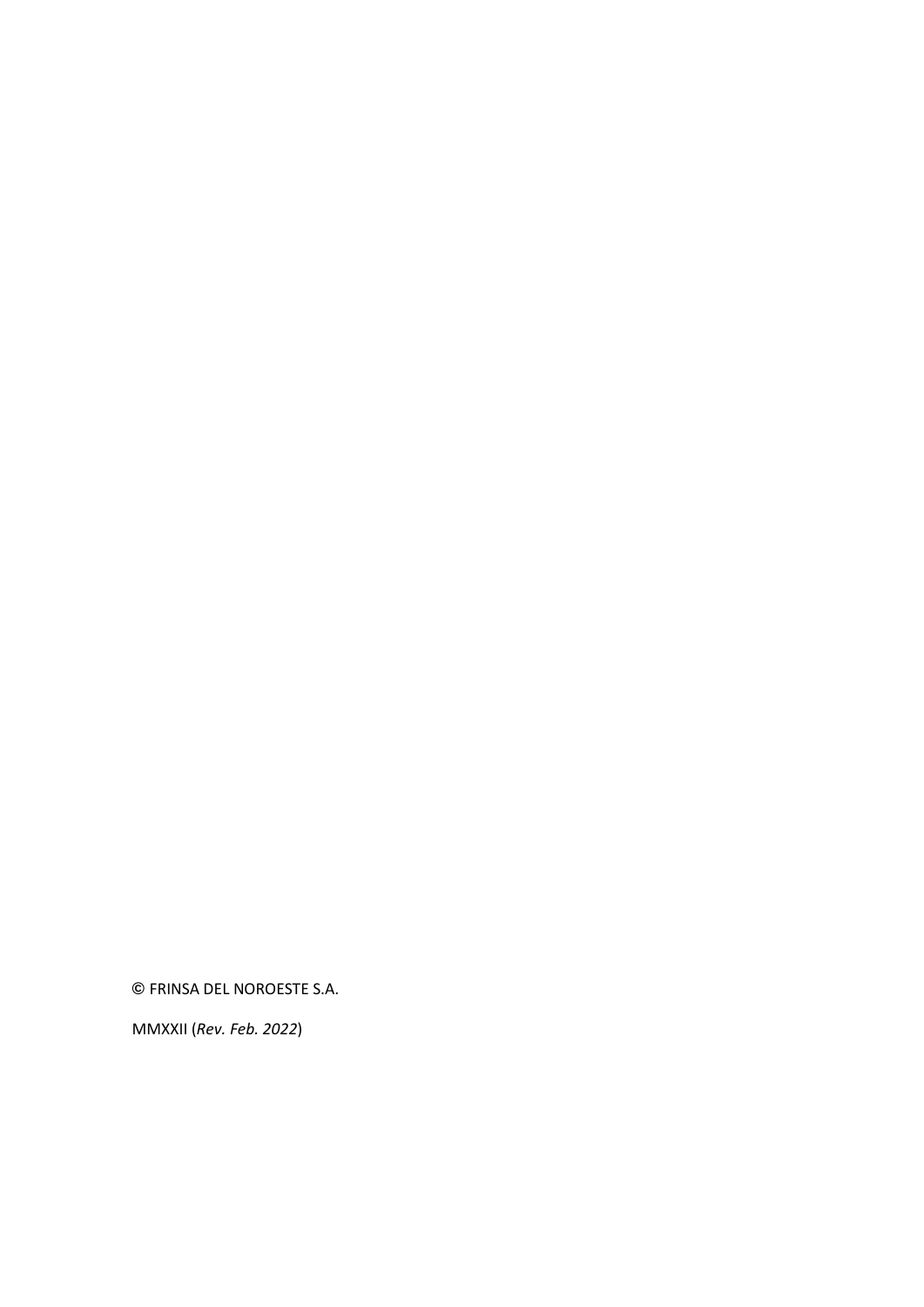#### **1| Principles of sustainability**

Here at FRINSA DEL NOROESTE, aware of the importance underlying the ongoing sustainability of marine resources to which we are committed, we have been taking action to ensure that our day to day activity is carried out in an ethical and responsible way, having as little negative impact as possible on the environment. The **principles** on which we base our **commitment to sustainability** are:

- 1. **Protection of the marine environment, conservation of resources** and maintenance of marine **biodiversity**; in short, the defense of *ecological balance*.
- 2. **Planning and rational use of marine resources**, bringing to bear **scientific knowledge, reliable data** and exercising **caution** and **sound judgement** when taking decisions**.**
- 3. **Development of responsible fishing and aquaculture**, avoiding both **overfishing** and **excess fishing capacity**.
- 4. Creation and conservation of **Marine Reserves**.
- 5. Promotion of **less aggressive fishing methods** with the aim of respecting non-target species and reducing negative environmental impact.
- 6. Fight against Illegal, Unreported and Unregulated **(IUU)** fishing.
- 7. Reduction and Control of "*by-catch*".
- 8. Publicly condemn the **Shark finning** practice.
- 9. **Fair purchase** of raw materials **from sustainable and responsible fisheries and farms.**
- 10. Promote among our purse seiners suppliers the **use of non-entangling FADs** and **reduce the use of FADs** according to the management plans of the Regional Fisheries Management Organizations (RFMOs).
- 11. **Traceability** throughout "*from the sea to the plate*".
- 12. **Transparency** and fair practice in process, commitment and action.

Logically, we are one of the main interested parties in ensuring that *healthy* populations of tuna and other fisheries species grow to reach levels of *optimum balance*.

Being both involved and co-responsible, it is in our interest that *resources are used rationally* and able to meet existing and future demand in an *environmentally friendly and sustainable*  way.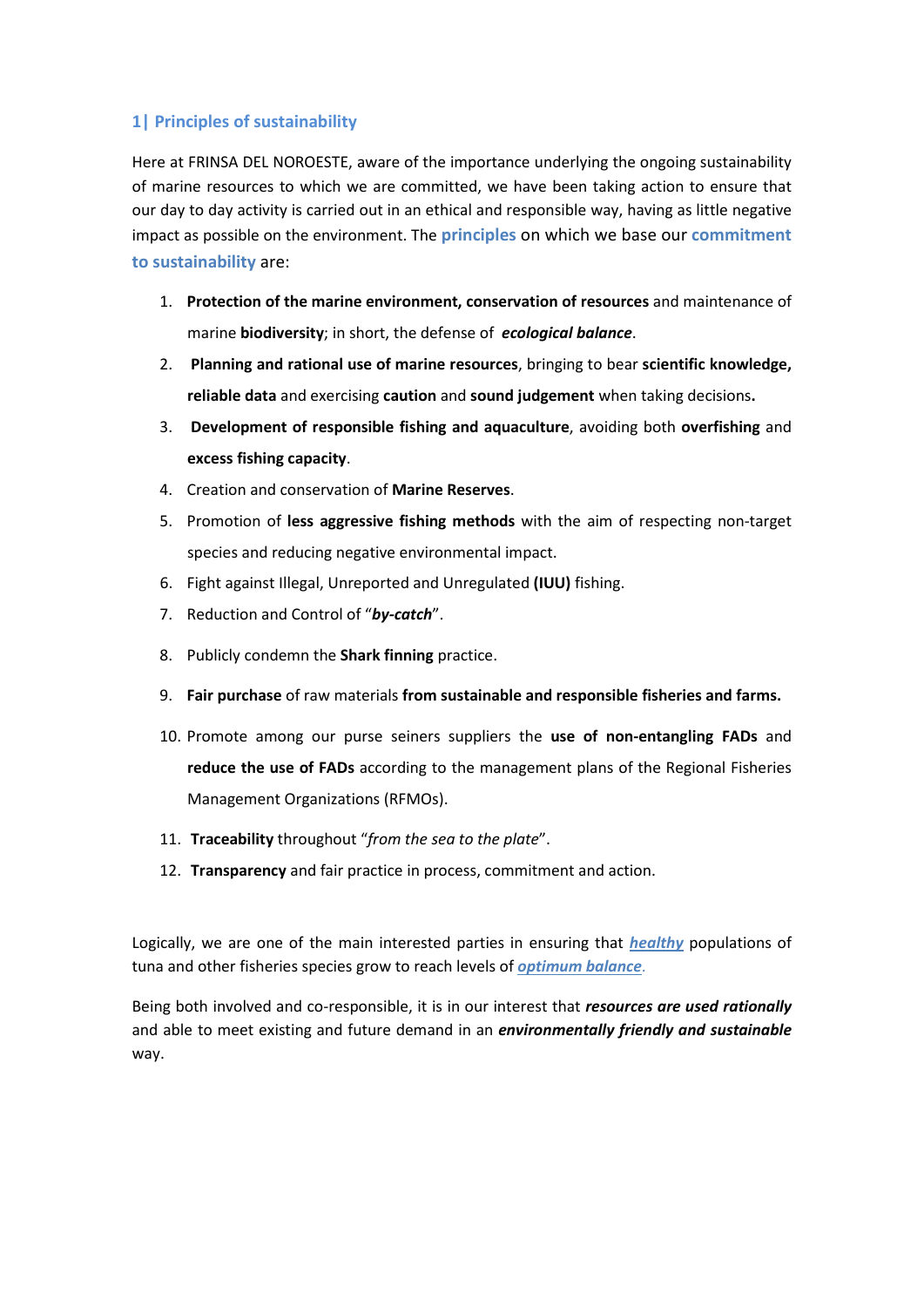**FRINSA DEL NOROESTE** has joined forces with organizations at the forefront of marine resource sustainability, which is why we form part of, and work alongside, the Foundations and Organizations listed at the end of this document.

**FRINSA DEL NOROESTE** has been a pioneer in providing customers with canned sea products made from raw materials obtained in ways which are less aggressive for non-target species and more respectful of the environment.

We have undertaken a number of **actions and commitments** listed below.

#### **2| A commitment to ongoing improvement**

At FRINSA we believe that a proper understanding and **prior analysis of the risks** associated with the raw materials we purchase is essential for the development and correct implementation of our sustainability policy.

 FRINSA works in close collaboration with suppliers to identify products which do not meet the highest standards of sustainability and to promote the setting up of Fishery/Aquaculture Improvement Projects which contribute to a **global increase** of sustainable fishing products on offer.

To achieve this goal, FRINSA requires its suppliers to adopt a model of ongoing improvement to guarantee the sustainability of products supplied and to evaluate the decrease in risks associated with fishing and aquaculture activity.

#### **3| Collaboration with Regional Fishing Management Organizations (RFMOs)**

We support the RFMOs in their marine Resources and Sustainability initiatives.

We send fisheries traceability data of our raw materials, very useful for scientific research.

We provide **full retention** of tuna, **by catch** reduction and studies of the **impact** of retention on non-target species.

We provide and request a **100% Coverage of Observers** on all the fleets of tuna seiners, with a view to extending this to other fleets at a future date.

We promote the **training of Skippers** of longline vessels in questions of **good fishing practices.**

We favour the implementation of efficient data management methods to allow a greater check on captures and to facilitate total product traceability, as with **Unique Vessel Identifiers** or **Vessel Monitoring Systems**.

We are improving the **monitoring, checking** and continuous **inspection** of available resources, in the belief that these allow a more sustainable management of resources.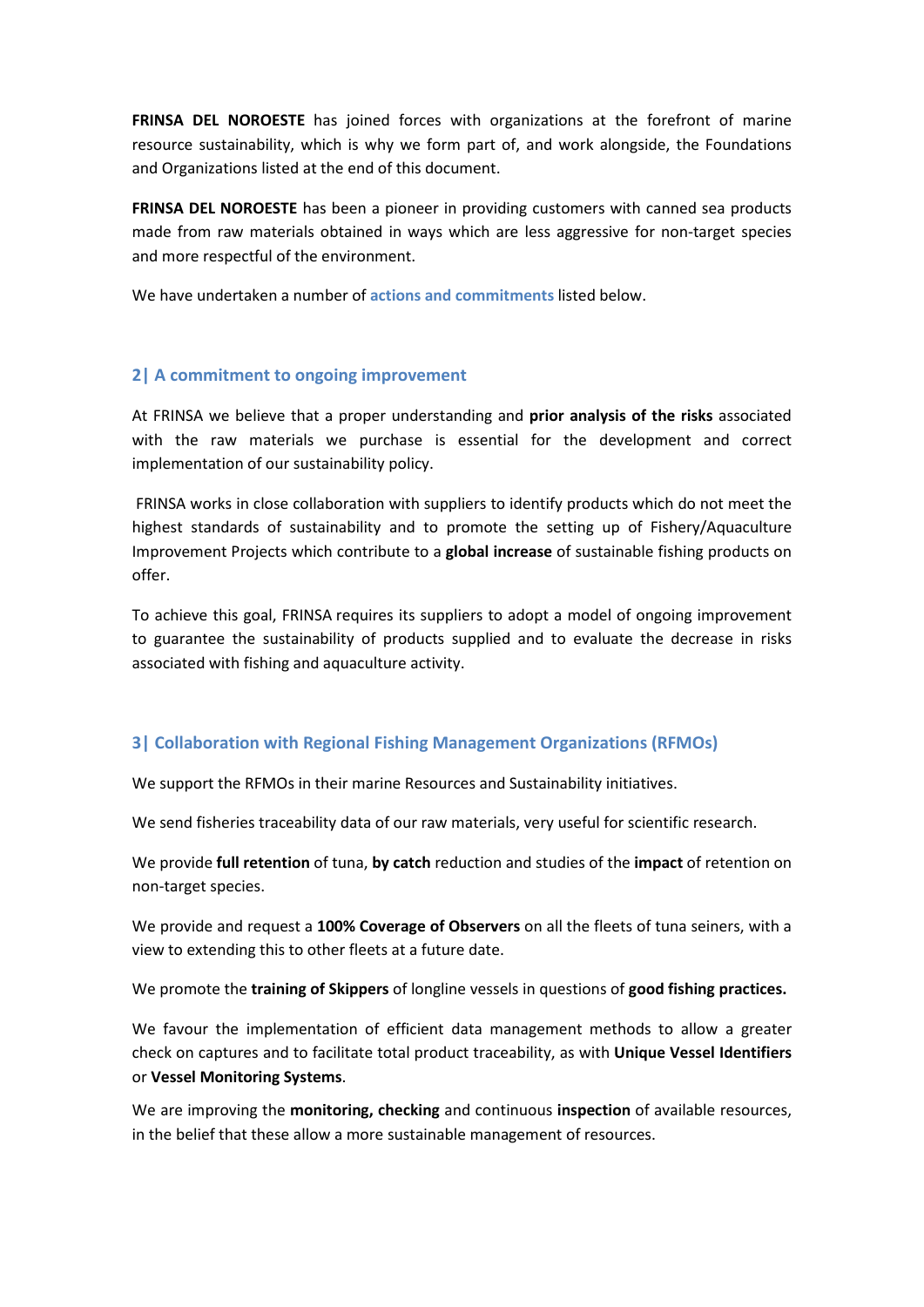We collaborate in the *eradication of shark finning,* in accordance with our specific policy *(see annex).* 

We collaborate in **researching** marine resources and the promotion of **scientific marine knowledge**.

We encourage the creation and conservation of **Marine Reserves** and the protection of breeding and spawning grounds and we promote the rehabilitation of damaged marine ecosystems.

#### **4| Cooperation with the local population**

We collaborate in the responsible development of local peoples, their integration into coastal zone planning, and the creation of jobs, giving a boost to the economies of communities that live on fishing and to the development and conservation of knowledge.

#### **5| Commitment to responsible and sustainable purchasing**

Throughout the raw material purchasing process, FRINSA DEL NOROESTE always keeps in mind its ever growing **commitment to sustainability**.

This is why we only buy products from fisheries which fulfill the **precautionary principle** and **safeguard** marine resources, and which contribute to the development of responsible and environmentally friendly fishing.

Our procurement commitment includes the **exclusion** of all fish and seafood species on **CITES appendices I & II** and seafood species classified in **IUCN Red List** as endangered and above.

Our suppliers must be committed to complying with local and national laws, EU norms and international agreements as well as following the criteria set out by the ISSF, the FAO Code of Conduct and, where applicable, the European Code of Responsible Fisheries Practices.

We neither purchase nor commercialize fish captured by large scale **drift nets** or other highly damaging methods.

We promote with our suppliers, to make all the possible efforts in order to avoid fishing during spawning periods, with the aim of allowing the reproduction of fish stocks in a natural way.

We uphold a priority purchasing commitment with ships listed on the **Proactive Vessel Register** (PVR) http://iss-foundation.org/pvr/. Our percentage of tuna purchases from large tuna seiners registered on the PVR is 100% agree ISSF conservation measures, and this our commitment for the future.

We favour the acquisition of **catches caught with environmentally friendly catching methods** that reduce the impact both on non-target species and on the environment, such as purse seine on free swimming tuna schools, pole and line, troll, mitigated longline, handline, among others.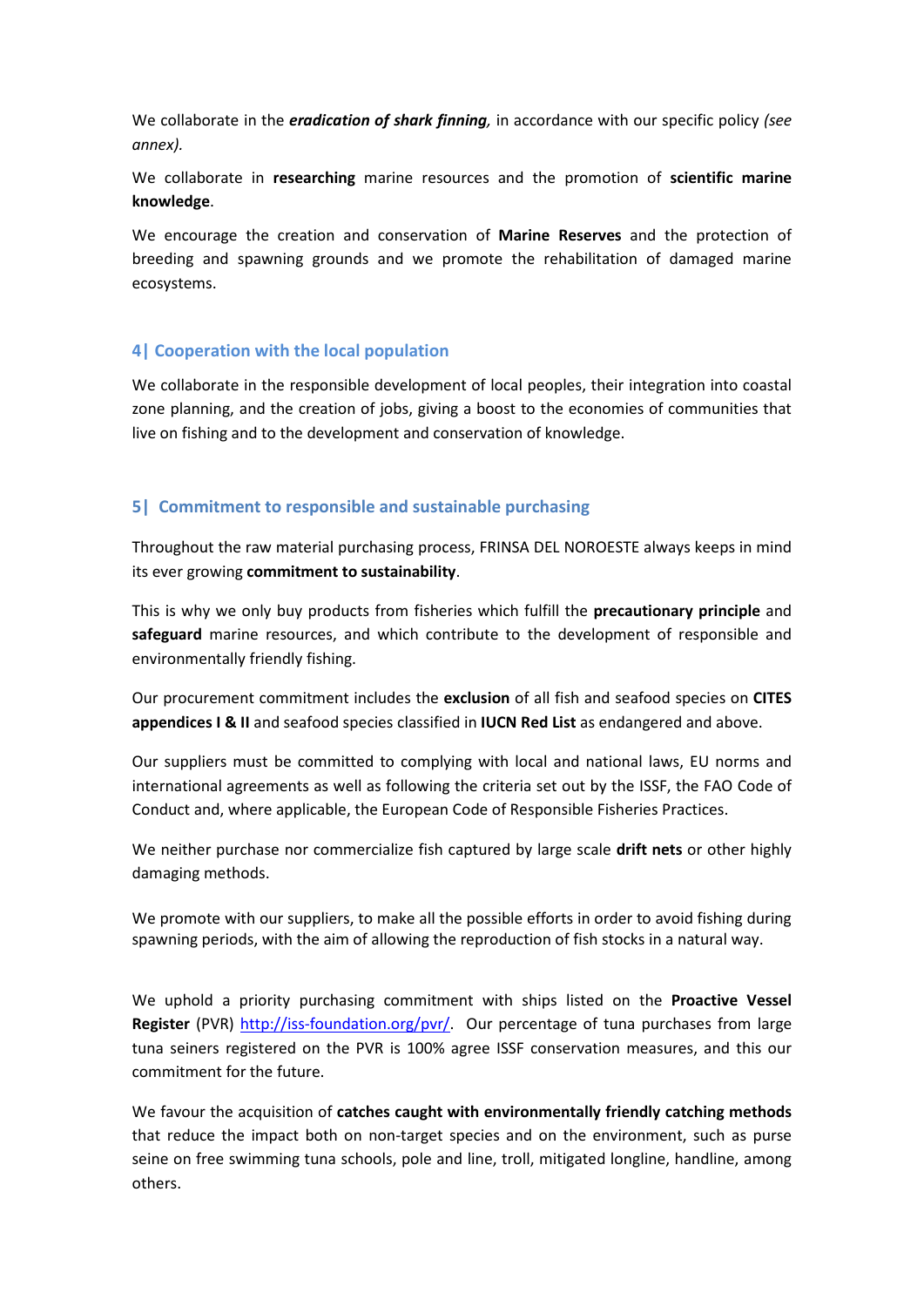We only purchase from purse seiners that have a public Policy of **use of non-entangling FADs agree PVR Register and specify Policies.** 

We promote the **reduction of the use of FADs** according to the management plans of the Regional Fisheries Management Organizations (RFMOs).

We require to our suppliers of tuna from longline fishing for the presence of observers during transshipments on the high seas and promote the **implementation of good practices on board** to minimize the impact on the incidental capture of sharks and turtles.

For the period 01/10/2020 to 30/09/2021, the percentage of our tuna purchases for each of the following Fishery Source categories are: MSC-certified fisheries eligible to use the MSC label: 5%; Comprehensive FIPs publicly listed on FisheryProgress.org scoring A, B or C in their initial listing on FisheryProgress.org: 23%; Comprehensive FIPs publicly listed on FisheryProgress.org scoring D or E: 0%; Fisheries thar have entered full assessment for MSC certification (but are not in a comprehensive FIP listing on FisheryProgress.org): 18%; and none of the above: 54%. The percentage of our purchases for each of the following Supplier Source categories are: ISSF participating companies: 14%; Data Check Companies: 6%; direct from vessels: 24%; and none of the above: 56%.

It is our intention to reduce the purchase of the volume percentages indicated as "*none of the above*". We also would like to increase our participation in Comprehensive FIPs, contributing to the sustainability of the marine resources. We intend to collaborate with other FIP participants to promote resource stability and long-term health of the marine species.

The percentage of our tuna purchases from Longline vessels, for the period 01/10/2020 to 30/09/2021, was 1% of the total tuna purchases. 23% of these Longline purchases came from MSC-certified fisheries, and 56% from Longline vessels registered on the Proactive Vessel Register (PVR). It is our intention in this type of purchases to increase from vessels registered on the PVR.

In an effort to contribute the rebuilding of the Indian Ocean yellowfin tuna population and according to the ISSF Conservation Measure, Frinsa will include in its purchasing plan the reduction of purchase volumes from this fishery at least 11% below the three-year average volume purchased between 2017 to 2019.

In short, at FRINSA DEL NOROESTE, both directly and through our involvement in the Foundations and Associations to which we belong, we try to **influence our suppliers' attitudes** encouraging them to draw up, adopt and update their own sustainability policies.

#### **6| Commitment to Training and Communication**

Both within the Company and externally we encourage a **sustainable development policy**.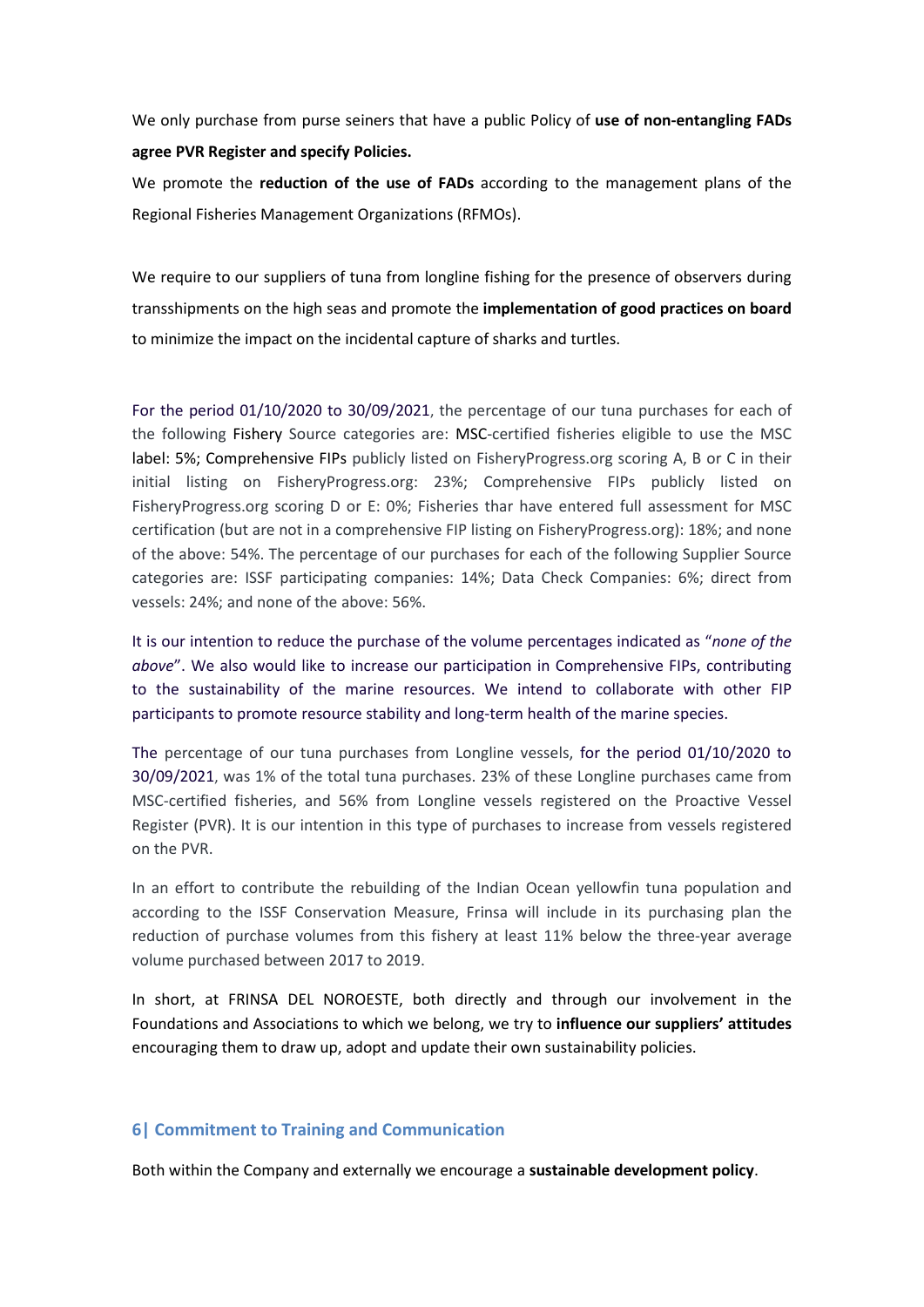Information regarding the evaluation and degree of sustainability of FRINSA products is shared with our employees, given that this forms part of **in-house staff training**. This allows a greater understanding of the challenges arising in this area, enabling us to underline its importance when communicating to our customers. At FRINSA **we share** our sustainability policy with **customers, consumers and suppliers** with the aim of **involving them** in improvements leading to more environmentally responsible practices.

#### **7| Traceability of our products**

Our raw materials comply with the **rules of origin** and **rules on IUU fishing**. We demand that our suppliers, like ourselves, have available the relevant data to guarantee total traceability and pass on in a truthful manner the necessary information.

Through our system of management we can identify, define and put into practice a complete traceability process which guarantees reliable checking the procedence, the flow and the processes undergone by each and every one of our products *"from the sea to the plate"*.

#### **8| In conclusion**,

By our actions and commitments, by our involvement in International Organizations and Foundations and by demanding **ever more responsible conduct** from our suppliers (and ourselves) we may state categorically that *the raw materials we purchase and the canned products we manufacture are sustainable today and will be sustainable in the future.*

At **FRINSA DEL NOROESTE** we know that the all parties interested in preserving fishing resources must pull together to guarantee the future availability of food from the oceans. The only way to achieve this **goal** is by *underlining the importance of the sustainability of marine products as a resource and a common value asset shared by all.*

## **That is why**  *OUR COMMITMENT to the sea is our raison d'être***.**

# **We preserve the best of the sea**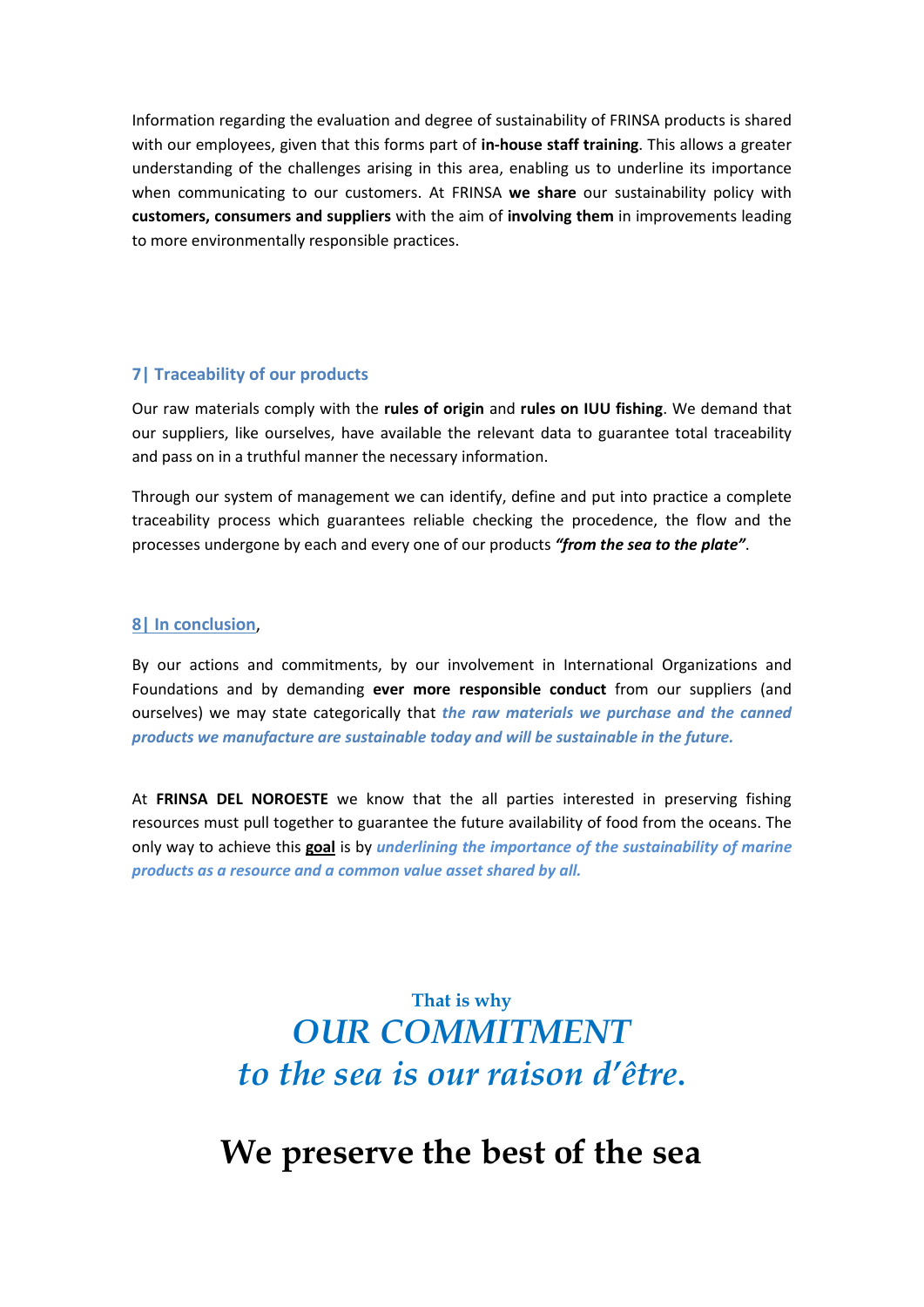### ANNEX 1. **INTERNATIONAL ORGANISATIONS TO WHICH FRINSA BELONGS**

 **ISSF** - International Seafood Sustainability Foundation. (http://www.iss-foundation.org). The ISSF is a Foundation made up of the major tuna processing industries, World Wildlife Foundation (WWF), scientists and other NGOs, who together and on the basis of scientific research, promote the identification and adoption of ecologically sustainable solutions.



**IPNLF** - International Pole and Line Foundation (http://ipnlf.org/). Promotes tuna fishing by the pole and line method, helping establish sustainable and responsible development in coastal communities at the same time raising consumer awareness of the benefits of this fishing method.



SFP - Sustainability Fisheries Partnership (http://www.sustainablefish.org/), SFP. This is a nonprofit NGO whose mission is to involve the worldwide chain of fishing product suppliers in the recovery of fish stocks and the reduction of the environmental impact of fishing and aquaculture.



FoS - Friend of the Sea (http://www.friendofthesea.org/ES). The standards of sustainability of Friends Of The Sea are based on criteria which follow the directives of Food and Agriculture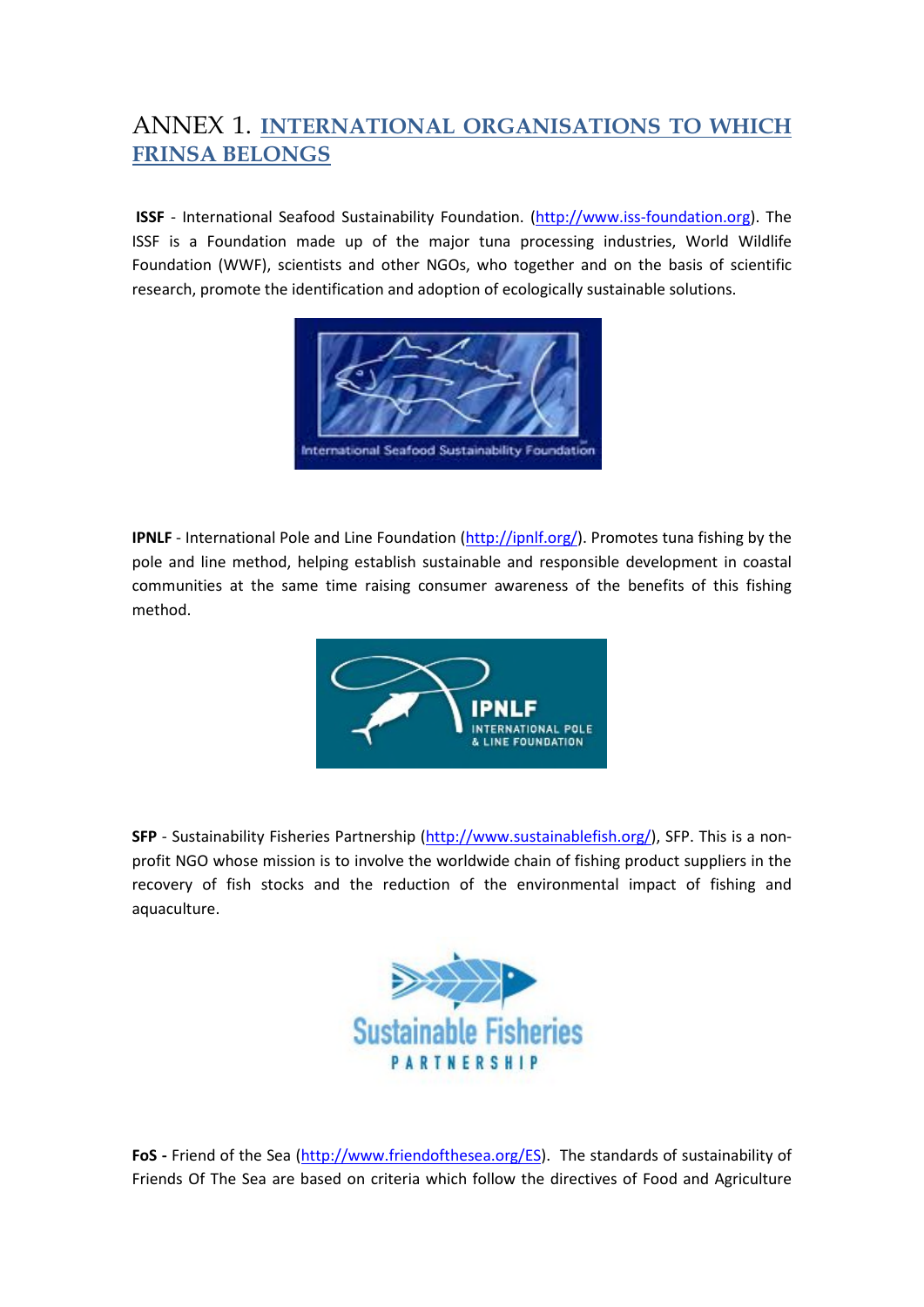Organization (FAO) for the eco-labelling of Fish and Wild Fishery and Marine Aquaculture products. Among other criteria, only products from populations which are NOT OVERFISHED (according to article 30 of FAO directives) may be certified this way.



**Dolphin Safe Certification**. (http://www.dolphinsafe.gov/dsp.htm ). Project Dolphin-Safe, started by Earth Island Institute many years ago has considerably reduced dolphin mortality.



**MSC -** Marine Stewardship Council (http://www.msc.org). The MSC, which awards sustainability certificates to those fisheries which have successfully passed a thorough assessment process, seeks to further promote the evolution of international sea product markets towards a model which rewards and encourages ecologically responsible practices.